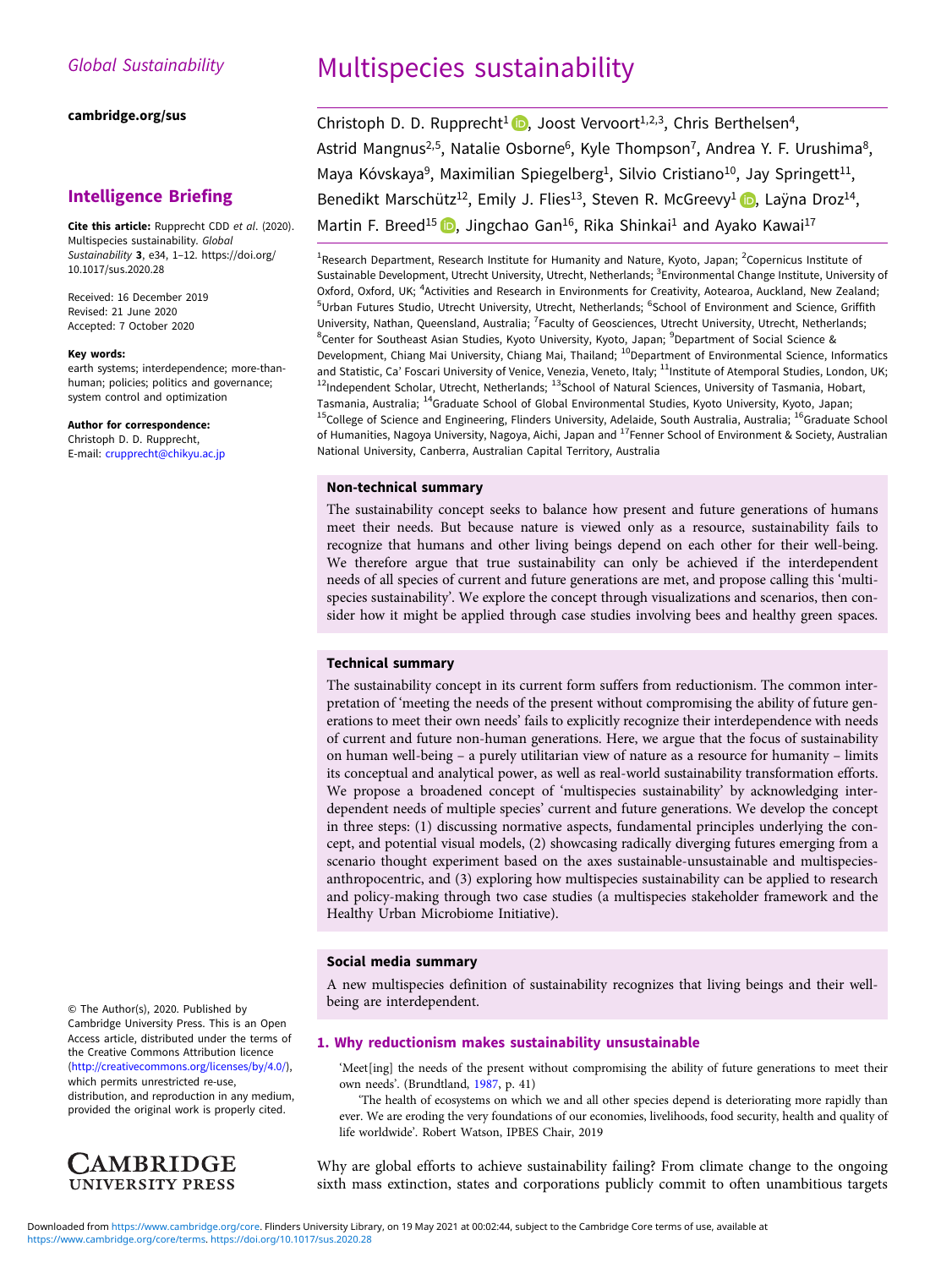that are missed nevertheless (Howes et al., [2017](#page-10-0)). The political costs of such failures are mostly negligible. Meanwhile, internationally, parties with neoliberal growth ideologies that range from conservative to neo-fascist enjoy ballot success with programmes advertising their indifference to problems that researchers show to threaten all life on earth, e.g. Trump's support for coal (USA) and Bolsonaro's goal of accelerating exploitation of the Amazon (Brazil). In this paper, we argue that the reductionist anthropocentric focus on human needs at the core of the sustainability concept limits our ability to meet those needs. In short, by reducing sustainability to a concern for human needs without acknowledging their intrinsic, complex interdependence with more-than-human needs, humanity is unable to meet the needs of the present, while also risking that future generations of all species will be unable to meet their own needs. Only a broadened concept of sustainability that includes more-than-human wellbeing is likely to successfully support diverse life on earth, because species' needs are inherently and irreducibly interdependent.

The current sustainability concept focuses on a perceived generational conflict, namely between those currently living and those yet to be born, rather than situating this relationship in broader contexts of intrahuman and interspecies relationships. We will focus here on the underexplored latter, although we recognize that the former kind of relationship is far from caring for all human beings, since poverty, inequality, homelessness are left out of many narratives on sustainability (Gonella, [2019\)](#page-10-0). Although the wording in the Brundtland Report does not explicitly limit the needs of the present to human needs, this emerges from the discourse around sustainable development which is often reported as in contrast to the notion of sustainability (Latouche, [2004](#page-10-0); Springett, [2013\)](#page-11-0). The report named 'the satisfaction of human needs and aspirations' as 'the major objective of development' (Brundtland, [1987](#page-9-0), p. 41). Living beings beyond the human are listed alongside soils, waters, and atmosphere, reduced to 'natural systems that support life on earth' (ibid., p. 42), in essence embracing a form of Cartesian dualism. Not unique to the development context, Morton ([2007](#page-11-0)) argues more romantic notions of 'nature' that are tied to environmentalism also have the effect of framing nature as something 'out there' and engagements with it as essentially in a consumerist aesthetic mode, rather than engagement that recognizes the complex ecological entanglement between human and non-human species. The current sustainability concept thus focuses on meeting human needs, recognizes the dependence of human needs on other organisms; yet, fails to conclude that the needs of nonhumans must also be met. Such reductionism of complex, interdependent ecosystem and species entanglements to a monolithic 'other' can be seen as one form of anthropocentrism. This term has been widely used in the environmental literature, yet its usage has been problematized (Kidner, [2014](#page-10-0)). Kidner asserts that the tendency of mainstream societies to focus overwhelmingly on human needs above all others owes largely to the domination exerted by industrialism and the industrial symbolic system that emerged within the specific historical frame of Western modernity. Human beings or putative 'human nature' lack any intrinsic greedy or individualist natural feature. On the contrary, within the long-term view of human existence, the real human centric way of thinking has tended to value a healthy natural environment and recognize the relationality among people and non-human inhabitants of the natural world. The actual tendency towards viewing the natural world in terms of resources for exploitation indicates the specific emergence of a hegemonic

industrialist and imperialist human-centric world view. The critique of this paper thus aims not at sustainability's concern with human well-being, but at the reductionist attempt to satisfy human needs and aspirations without considering the associated complex and interdependent multispecies entanglements. Understanding human needs without a multispecies context is likely impossible, as has long been recognized and argued by various First Nations and Indigenous scholars and philosophers (Graham, [1999;](#page-10-0) Little Bear, [2000](#page-10-0); Todd, [2016;](#page-11-0) Watts, [2013;](#page-11-0) Whyte, [2017](#page-11-0)). These insights and knowledges have been ignored and even erased by mainstream Western scientific approaches. Yet, today these are increasingly recognized as vital, their methodologies and findings are slowly being replicated and verified (Deloria, [2018](#page-9-0); Woelfle-Erskine, [2019](#page-11-0)). Decades of research across humanities and natural and social sciences now point to the inseparable multispecies entanglement of human needs (Albrecht et al., [2007](#page-9-0); Flies et al., [2018;](#page-10-0) Hanski et al., [2012;](#page-10-0) Keniger et al., [2013;](#page-10-0) Rupprecht & Byrne, [2014](#page-11-0); Soga & Gaston, [2020;](#page-11-0) Swanson et al., [2018](#page-11-0); Woelfle-Erskine, [2019](#page-11-0)). Beyond direct effects on human health, strong evidence confirming complex interactions and interdependencies also mandates applying the precautionary principle in assuming that all species are indirectly linked in some ways. Even those in extreme environments such as deep sea vents are still part of tremendously complex food webs and trophic cascades (Govenar, [2012](#page-10-0)). Human-induced global changes to the earth system, such as climate change, ocean acidification and microplastic pollution, further make unlikely the existence of species being wholly independent and unaffected (Capra & Luisi, [2016](#page-9-0); Doney et al., [2009](#page-9-0); Hale et al., [2020;](#page-10-0) Pecl et al., [2017;](#page-11-0) Steffen, et al., [2015a\)](#page-11-0). The ecosystemically-related zoonotic origin of the recent Covid-19 pandemic represents another hint in this direction (Bonilla-Aldana et al., [2020](#page-9-0)). By failing to account for both the direct and indirect interspecies relations that underpin human and more-than-human well-being, the reductionist anthropocentric sustainability concept thus allows conditions vital for its success to go unmet. This becomes clear through an examination of how decisions and actions surrounding sustainability are primarily made.

Underrepresentation of actors and stakeholders in decisions and actions around sustainability issues can be identified as a leading cause of failure. Through negotiation, parties with an interest (e.g. corporations pursuing business opportunities, or residents improving their quality of life) aim to see their interests furthered or protected in the outcome. In negotiations, participation of stakeholders is seen as vital in achieving successful compromises (Hadorn et al., [2008](#page-10-0)). In democratic elections, the circle of those who may participate has been successively widened in terms of age, social standing, and gender (Przeworski, [2009\)](#page-11-0). In the context of sustainability, multi-stakeholder dialogues have been explored as new modes of governance that aim to counter democratic and implementation deficits (Bäckstrand, [2006\)](#page-9-0). We are not claiming that all of this is necessarily sincere and effective, yet an increasing participation of human actors in decisionmaking is at least present in debates. In political economy, the issue of the labour of living beings beyond humans, including both value derived from being alive as well as reframing beyondhuman contributions as more than use value, is also receiving increasing attention by scholars (Barua, [2017](#page-9-0); Kallis & Swyngedouw, [2018\)](#page-10-0). However, needs and interests of living beings beyond humans remain insufficiently represented, if at all. For example, in a scientific context, a tree only enters negotiations indirectly, as a local source of timber, an abstract tool for carbon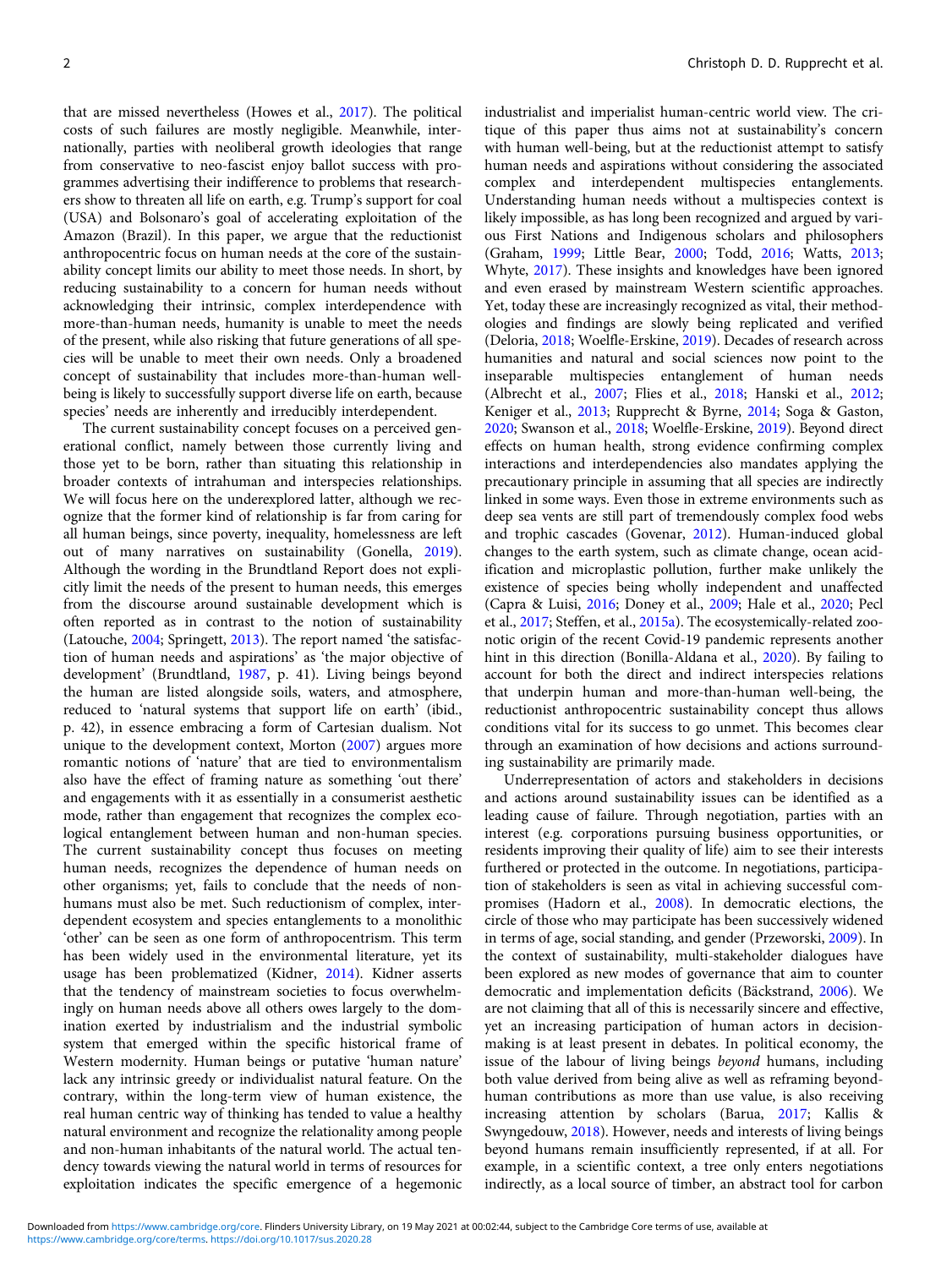

Fig. 1. Visualizations of the sustainability concept (adapted from Wu, [2013\)](#page-11-0).

storage and sequestration, or (less frequently) for cultural ecosystem services such as its perceived aesthetic, cultural, health-giving, or religious properties (Daniel et al., [2012](#page-9-0)). Its recognized value is therefore wholly dependent on how useful humans perceive it to be (Davidson, [2013\)](#page-9-0). Absent from the negotiations are the tree itself as well as the multitude of species interacting with and depending on it, from fellow plants and root-associated microbes to lichen, insects, birds, and others. Consequently, this lack of representation in the negotiation leads to outcomes skewed against the trees' interest (and that of its natural stakeholders) (Donoso, [2017](#page-9-0)), which in turn results in an overall unsuccessful compromise for everyone. The way actors are excluded from negotiations through their labelling as resources in the reductionist sustainability concept thus leads to a failure to represent and protect the complexity and interdependence inherent in natural systems. This is most visible in conceptual representations of the sustainability concept.

The Brundtland concept of sustainability can be divided into three parts, which comprise the three elements of mainstream visualizations (Figure 1): society (needs of the present), environment (ability of future generations to meet their own needs), and economy (the method through which needs are met). As Wu [\(2013](#page-11-0)) notes, these visualizations demonstrate how reductionist-anthropocentric sustainability-based varieties are concerned with how the three dimensions interact (triple bottom line), whether one can be substituted by the other (weak sustainability) or not (strong sustainability). Recently, such research has been further developed by breaking the environment and society aspects down into more detailed categories, a prominent example being Raworth's [\(2017\)](#page-11-0) doughnut economics model [\(Figure 2\)](#page-3-0). The progression of these visual models allows several observations. First, the role of the economy is relegated from a separate entity in the triple bottom line model to a subset of society in strong sustainability, and reconceptualized as an interface in the doughnut model. Second, the depiction of the environment transitions towards an entity encompassing rather than existing alongside humanity. These changes arguably bring the models closer to portraying the interdependence of species, but several issues remain.

The foremost issue of both classic sustainability visualizations (Figure 1) and newer ones [\(Figure 2\)](#page-3-0) is their reductionist view of the environment, and with it all life beyond humans, as a resource for exploitation and tool to achieve human ends. Strong sustainability oversimplifies its representation of the environment as it collapses all species beyond the human into one residual, binary 'non-human' category, simultaneously conflating them with nonbiological elements such as the atmosphere, geosphere, and hydrosphere. In contrast, the doughnut model only represents the environment through the different ways it is affected by humans, borrowing from the planetary boundaries model

(Steffen, et al., [2015b\)](#page-11-0). Non-humans are only referred to indirectly through biodiversity loss and food. Newer definitions of landscape sustainability reviewed by Wu ([2013](#page-11-0)) remain resourceand human-focused. Another issue of all the visual sustainability models examined here is their tendency to hide the complexity present in a system. Just as there are many human societies with radically different social and economic organizations as well as different relationships to living beings beyond humans, living beings have been observed to vary significantly in their behaviour within species (Escobar, [1998](#page-10-0), [2018;](#page-10-0) Kothari et al., [2019](#page-10-0)). Finally, the interdependence and agency of living beings remain absent in all visualizations of sustainability concepts.

#### 2. Towards a multispecies concept of sustainability

The reductionist anthropocentric sustainability concept has dominated scientific and political discourse, but in the original meaning of the concept, many other approaches to sustaining human life exist and may be more likely to yield success. For example, the reduction of non-human beings to resources contrasts with a view of non-humans as actors with agency that cannot simply be managed as resources, but must be negotiated and compromised with as beings in their own rights, with their own needs and interests (Chapron et al., [2019](#page-9-0); Davies & Riach, [2018](#page-9-0); Johnson & Larsen, [2017;](#page-10-0) Rose et al., [2003](#page-11-0)). Such views can be found in societies, and belief systems all over the world are implemented in diverse forms through laws, customs, teachings, and traditions, and are often intricately linked with what has been labelled traditional ecological knowledge in the academic discourse. Although a detailed review of alternative approaches to sustainability are beyond the scope of this paper, previous studies suggest that many of these approaches have a vastly better historical track record of success in achieving sustainability (Berkes et al., [1994,](#page-9-0) [2000;](#page-9-0) Escobar, [2011](#page-10-0); Fraser et al., [2015](#page-10-0); Rose et al., [2003](#page-11-0)). Moreover, recent conceptual advances in integrating the interdependence inherent in multispecies interactions have been made in fields primarily associated with humanities and social sciences, from social theory to anthropology, geography, and philosophy (Braidotti, [2013;](#page-9-0) Houston et al., [2017;](#page-10-0) Kirksey & Helmreich, [2010](#page-10-0); Locke & Muenster, [2015](#page-10-0); Morton, [2007](#page-11-0); Ogden et al., [2013](#page-11-0); Puig de la Bellacasa, [2017](#page-11-0); Tsing, [2015](#page-11-0); van Dooren et al., [2016](#page-11-0); Wolch et al., [1995\)](#page-11-0). These advances are heavily indebted to the rich knowledge found across diverse, often Indigenous human cultures resulting from a slowly but steadily increasing visibility and representation of Indigenous knowledge in academic discourse (Graham, [1999](#page-10-0); Larsen & Johnson, [2016](#page-10-0); Little Bear, [2000;](#page-10-0) Todd, [2016](#page-11-0); Watts, [2013;](#page-11-0) Whyte, [2017](#page-11-0)). In this paper, we focus on one such conceptual advance, known as multispecies or more-than-human thinking. In a definition of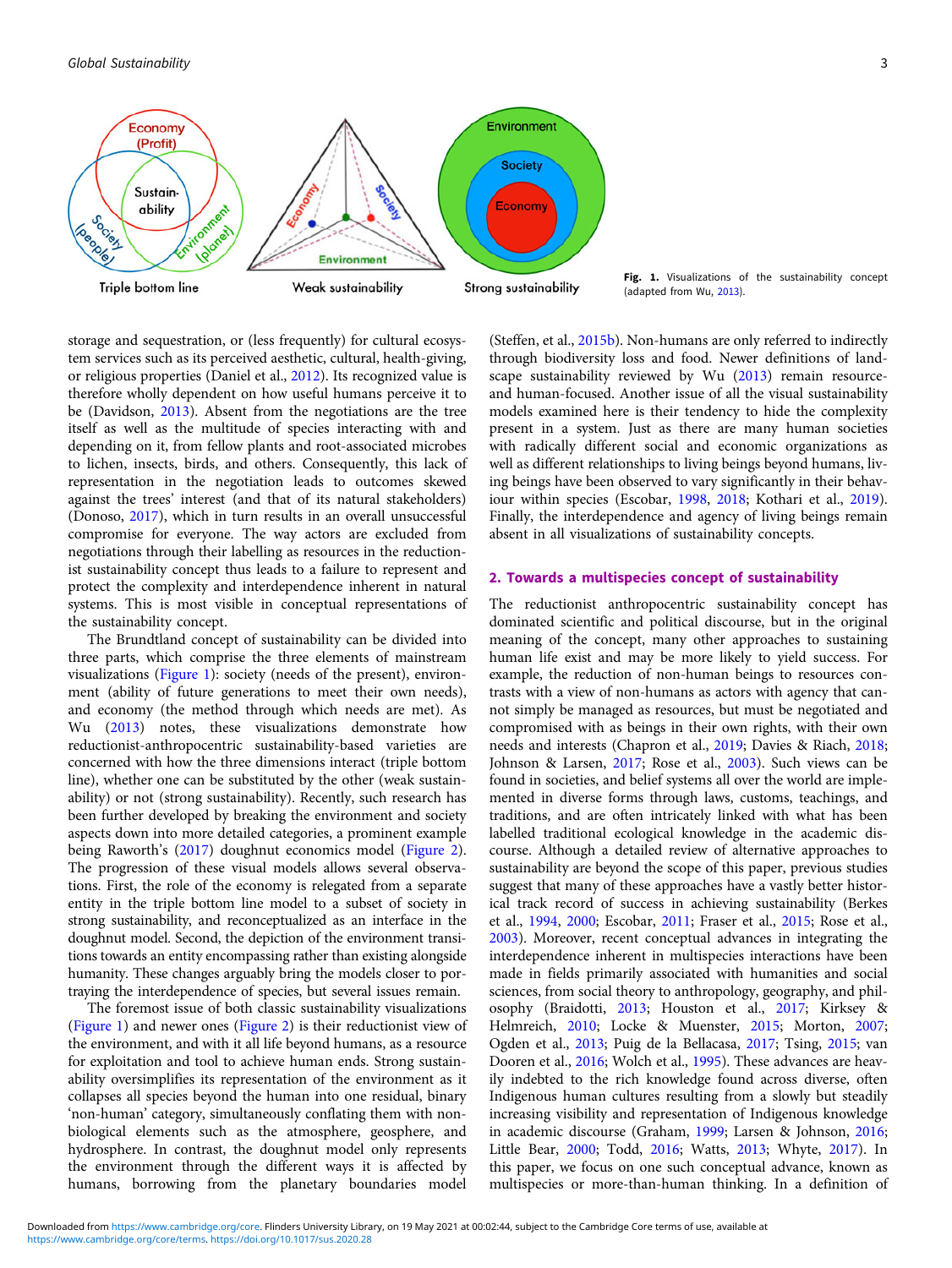<span id="page-3-0"></span>

Fig. 2. Doughnut economics model representing sustainability as a space for humanity that does not overshoot ecological ceilings while providing a social foundation (Raworth, [2017\)](#page-11-0).

multispecies ethnography (but not limited to ethnography), Locke and Muenster use the term for

'work that acknowledges the interconnectedness and inseparability of humans and other life forms, and thus seeks to extend ethnography beyond the solely human realm. Multispecies investigations of social and cultural phenomena are attentive to the agency of other-than-human species, whether they are plants, animals, fungi, bacteria, or even viruses, which confound the species concept. This entails a challenge to the humanist epistemology upon which conventional ethnography is predicated, specifically its ontological distinctions between nature and culture, human and nonhuman, subject and object. Multispecies ethnography must thus be seen as a part of a larger quest in the social sciences and humanities to replace dualist ontologies by relational perspectives, to overcome anthropocentrism by pointing to the meaningful agency of nonhuman others, and to highlight the intersections between ecological relations, political economy, and cultural representations'. (Locke & Muenster, [2015\)](#page-10-0)

We argue that multispecies thinking applies beyond the realms of social science and the humanities. It provides a powerful frame for developing an improved sustainability concept built on the interdependence of life, not the supremacy of a single species – a task we take up in this paper. We develop a multispecies concept of

sustainability in three steps. First, we discuss the normative aspects of multispecies sustainability, arguing its necessity to achieve normative goals whether they are limited to human flourishing or explicitly include non-human flourishing. We then propose six principles which underpin a new definition and models that visualize the interdependence of species. Second, we develop four different future scenarios as a thought-experiment to explore why futures cannot be derived from an axis based on resource sustainability alone, but differ radically based on another axis: 'reductionist anthropocentric to multispecies'. Third, we explore how multispecies sustainability can be applied to real-world problems using research on human–Japanese honeybee co-shaping of the landscape and insights from the Healthy Urban Microbiome Initiative. Finally, we conclude with directions for further research.

As sustainability is at its core an ethical concept with normative assumptions, we begin by examining whether multispecies sustainability requires its own distinct ethical standpoint. Because a comprehensive discussion of the ethical complexity of more-than-human ethics lies beyond the scope of this paper (Cohen, [2012;](#page-9-0) Droz, [2020;](#page-9-0) Puig de la Bellacasa, [2017\)](#page-11-0), we only compare two simplified normative premises: (1) that human wellbeing should be sustained, a view often taking a utilitarian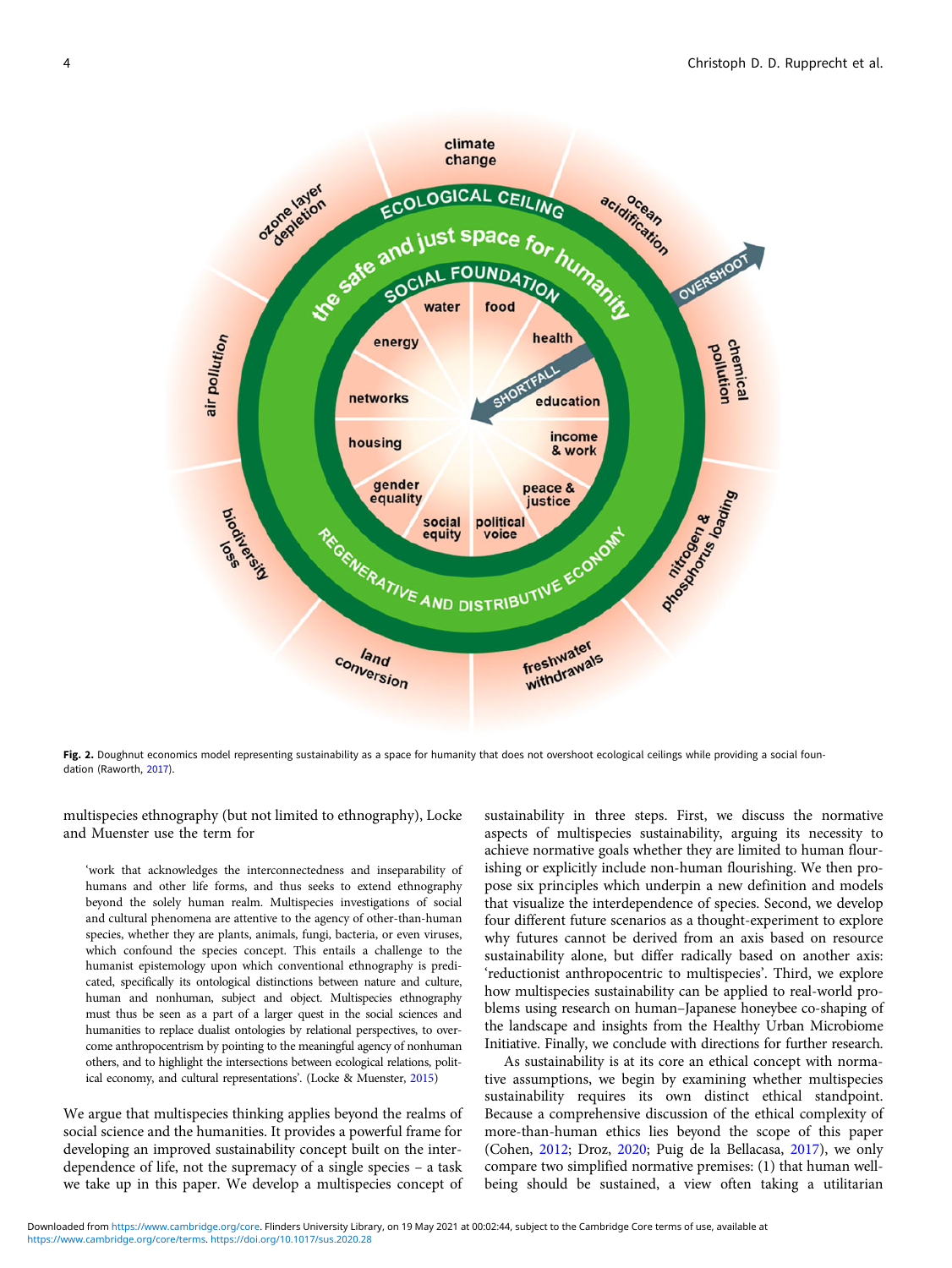perspective in focusing on individuals, and (2) that both human as well as more-than-human well-being should be sustained, a view often rejecting simple utilitarianism in favour of a distributed, network approach to well-being. In the latter case, the need for a multispecies-inclusive concept of sustainability follows directly from the normative premise, and such relational ethics have long informed First Nations and Indigenous ethical frameworks (Graham, [1999;](#page-10-0) Little Bear, [2000](#page-10-0); Watts, [2013;](#page-11-0) Woelfle-Erskine, [2019](#page-11-0)). However, given the variety of moral statuses assigned to more-than-humans across human individuals and groups, disagreement on their precise nature might threaten commitment to strive for multispecies sustainability. Moreover, arguments in mainstream, capitalist political discourses often stress the need to prioritize human well-being and economic growth (Hickel, [2018](#page-10-0)). We thus believe making the strongest case possible for multispecies sustainability benefits from an argument that does not rely solely on valuing more-than-human wellbeing as a normative premise. Instead, following our critique of the reductionist understanding of sustainability above, we argue that traditional and Indigenous knowledges as well as scientific evidence support the hypotheses of complex, fundamental interdependence between species, and of human flourishing as fundamentally dependent on other species. To achieve sustained human flourishing as a normative goal will thus require abandoning a reductionist approach in favour of a multispecies approach to sustainability, regardless of the moral status assigned to more-than-humans based on individual or group beliefs. This may explain why, as outlined above, over time many cultures and societies have developed mechanisms of engaging with more-than-human actors. Here we thus propose multispecies sustainability not as an argument for changing values and beliefs held to include more-than-humans (although such an argument certainly merits consideration), but as a broadening of the ethical concept of sustainability required to account for the fundamental interdependence of species' wellbeing, and ultimately achieve sustainability goals.

To propose a preliminary definition of multispecies sustainability, we build on study by Davies and Riach ([2018\)](#page-9-0) who, to our knowledge, first proposed broadening sustainability into a multispecies context. Their analysis of bee–human relations in industrial beekeeping concluded with the question what beefocused, multispecies sustainability would entail. Here, we attempt to generalize the findings of this analysis in the context of other studies towards a broader multispecies sustainability, that nevertheless affirms the complexity and flexibility inherent in multispecies relations. Multispecies sustainability might thus be grounded in these six principles:

- (1) Needs of one species cannot be met independently, but rather require needs of other species to be met. The state of two or more species' interdependent needs being met can be called multispecies well-being.
- (2) Multispecies well-being emerges from and depends upon a set of complex relations shaped by the agency and transformative potential of all members involved, even if this agency and potential is expressed in different ways. From this derives the need for multispecies stakeholders; especially stakeholders representing the needs of other species in human multistakeholder spaces.
- (3) Multispecies well-being exposes the logical fallacy of maximizing human well-being at the expense of others in a tradeoff calculation. Well-being is relation-based, not resource

based, thus not a zero-sum game. Meeting the needs of the present should enhance, not compromise, the ability of future generations to meet their needs with the goal of increasing multispecies well-being over time.

- (4) Multispecies well-being is too complex to be controlled topdown. Following Ashby's law of requisite variety (Ashby, [1956](#page-9-0); Beer, [1979](#page-9-0); Pickering, [2010](#page-11-0)), a management system requires equal or higher variety than the system it seeks to control. Diverse, changing, interdependent, and inseparable needs of multiple species possess very high variety. Anthropocentric management systems would thus require equal or higher variety to regulate in detail the complexity involved in achieving multispecies wellbeing. Abstractions can help to attenuate variety, but will not be effective without the participation of autonomous local multispecies actors. Effective management therefore requires the enrolment of these actors to realize viable co-existence.
- (5) Diverse, interdependent, changing, and inseparable needs can only be met through adapting, self-regulating systems. This calls for systems based on representations of and experimentations around continuously renegotiating complex, entangled multispecies interests. Such systems rely on and respect multispecies agency, and aim to provide to all species the operational autonomy necessary to meet their needs (Droz, [2019](#page-9-0)). Many best practices have been developed by Indigenous peoples and are part of traditional ecological knowledge systems.
- (6) Different species have very diverse anticipatory features and capacities – from the cellular level to the level of multiple communities of interacting species – that anticipate future conditions (Poli, [2010](#page-11-0)). Human anticipatory capacities, based on self-reflexivity and empowered through language and technology, are unique in some ways, but also limited in other ways when compared to the anticipatory capacities of other species. Moreover, human anticipatory capacities have mostly been used to dominate and exploit other species. Multispecies well-being therefore seeks to draw on, translate between, and combine the different ways of anticipating futures that exist among different species, while seeking to employ the specific anticipatory capacities of the human species for better futures for the entire earth system.

Based on these principles, we propose the following preliminary definition:

Multispecies sustainability means meeting the diverse, changing, interdependent, and irreducibly inseparable needs of all species of the present, while enhancing the ability of future generations of all species to meet their own needs.

How might this definition of multispecies sustainability be represented visually? One way might be to focus on the interdependency at the core of the concept [\(Figure 3\)](#page-5-0). Here, visual elements (biosphere, microbial societies, plant societies, etc.) are dependent on those containing them, and affected by those they contain. The model thus may be read as human societies depending on but also affecting plant and animal societies, as well as fungi, microbes and other life forms. Each element contains in itself a high diversity and complexity, as indicated by the use of the plural form for 'societies' formed by different kinds of living beings. In contrast to the classic models reviewed above, this model explicitly identifies formal economies as one aspect of human economic activities overshadowing informal practices that may be more sustainable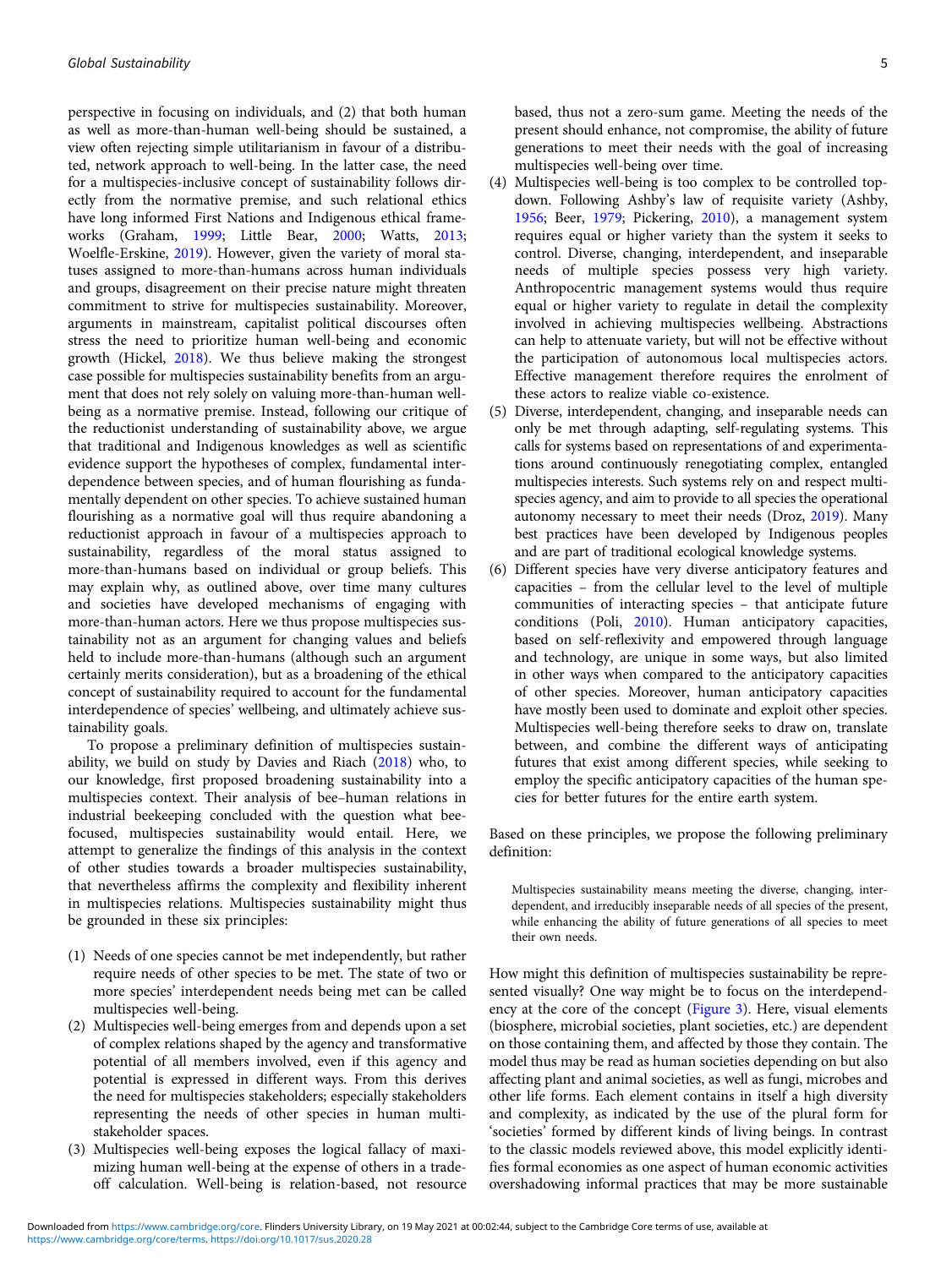<span id="page-5-0"></span>

Fig. 3. Visual model of multispecies sustainability focused on interdependence. Elements depend on those containing them, and are affected by those they contain.



Fig. 4. Visual model of multispecies sustainability emphasizing shared agency in shaping the earth system.

(Jehlička et al., [2013](#page-10-0); Smith & Jehlička, [2013](#page-11-0)). Yet visually, the model remains centred on humans. Another approach might be to take inspiration from recent updates to the biological tree of life (Hug et al., [2016](#page-10-0)) and centre the earth system and elements in it to emphasize the diverse, entangled agency shaping them (Figure 4). Similar to the definition proposed above, both visual models should be regarded as preliminary and are offered as first steps and an invitation to the sustainability community to improve them. In the next step, we apply this model to examine how multispecies sustainability affects the generation of future scenarios.

## 3. Multispecies sustainability-derived future scenarios: a thought experiment

How might a different concept of sustainability affect future pathways? In the context of sustainability, scenarios are frequently used to identify desirable and undesirable potential outcomes (Merrie et al., [2018;](#page-10-0) Vervoort et al., [2015](#page-11-0); Wiek et al., [2006\)](#page-11-0). In a thought experiment, we here consider two axes to structure four different possible future scenarios. The horizontal axis represents

sustainability, from a condition in which the means required to meet needs are shrinking (left) to one where the means are growing (right). Given the inherent uncertainty about future needs, it seems wise to consider simply maintaining the means as a bare minimum condition for sustainability. Many examples show living beings, including but not limited to humans, succeeding in managing their surroundings in a way that enhances their ability to meet their needs over time (Jones et al., [1997\)](#page-10-0). The vertical axis represents the contrast between a reductionist-anthropocentric approach (bottom) in which only human needs count (and more-than-humans are seen as resources that can be perfectly controlled and managed, rather than beings with agency whose needs require representation), and a multispecies-oriented (top) approach as outlined by the principles above. The scenarios we arrive at show that both axes radically affect the outcomes ([Figure 5](#page-6-0)).

#### 3.1 Business as usual/race to the bottom

Not much imagination is required to consider how a future plays out in which the means to meet the needs of living beings are constantly shrinking, and meeting beyond-human needs is considered at most instrumental to the end of meeting human needs. In today's capitalism-dominated, exploitative business-as-usual, the resulting race to the bottom is already playing out at a global level: capitalism and its addiction to growth drive a consumerist approach in which human needs, and more so, human wants, are never satisfied. Nevertheless, increasing inequality means a very small number of people control most means, and despite the anthropocentric orientation of this scenario, many human needs go unmet. Moreover, continuing overconsumption leads to widespread pollution, climate change, and a reduction in biocapacity, all of which contributes to a vicious circle of rampant extinctions and further reduced biocapacity until the point of system collapse. Social strife turns into wars over dwindling resources, further accelerating the downward spiral.

#### 3.2 Playing 'musical chairs' with species extinctions

In this scenario, multispecies needs and wellbeing are explicitly acknowledged and aimed for. But as the means to meet human and nonhuman needs shrink due to prior human overconsumption, shortage, and rationing eventually dominate all considerations. Whose needs take priority? Who decides whose needs take priority? Who is left behind, or is even (if reluctantly) deemed unsaveable? Unless the means stop shrinking, deliberate reductions in well-being will eventually be required. This can lead to internal contradictions about tradeoffs despite human– nonhuman wellbeing not being a zero-sum game, environmental conservation based on species popularity rather than systemic perspectives, and environmental injustice. At best, efforts similar to those proposed by the degrowth movement aim to slow the reduction of means through overconsumption, satisfying multispecies needs while abandoning purely consumption-based wellbeing in pursuit of the 'shared futures of multispecies well-being' scenario. At worst, power disparities exacerbate already existing environmental injustices, pitching the well-being of one species against that of another (or a subgroup). Although this scenario could offer potential hints for transitions to a multispecies future with stable or growing means, it also serves as a cautionary tale fraught with spectres of traumatic loss and eco-fascism.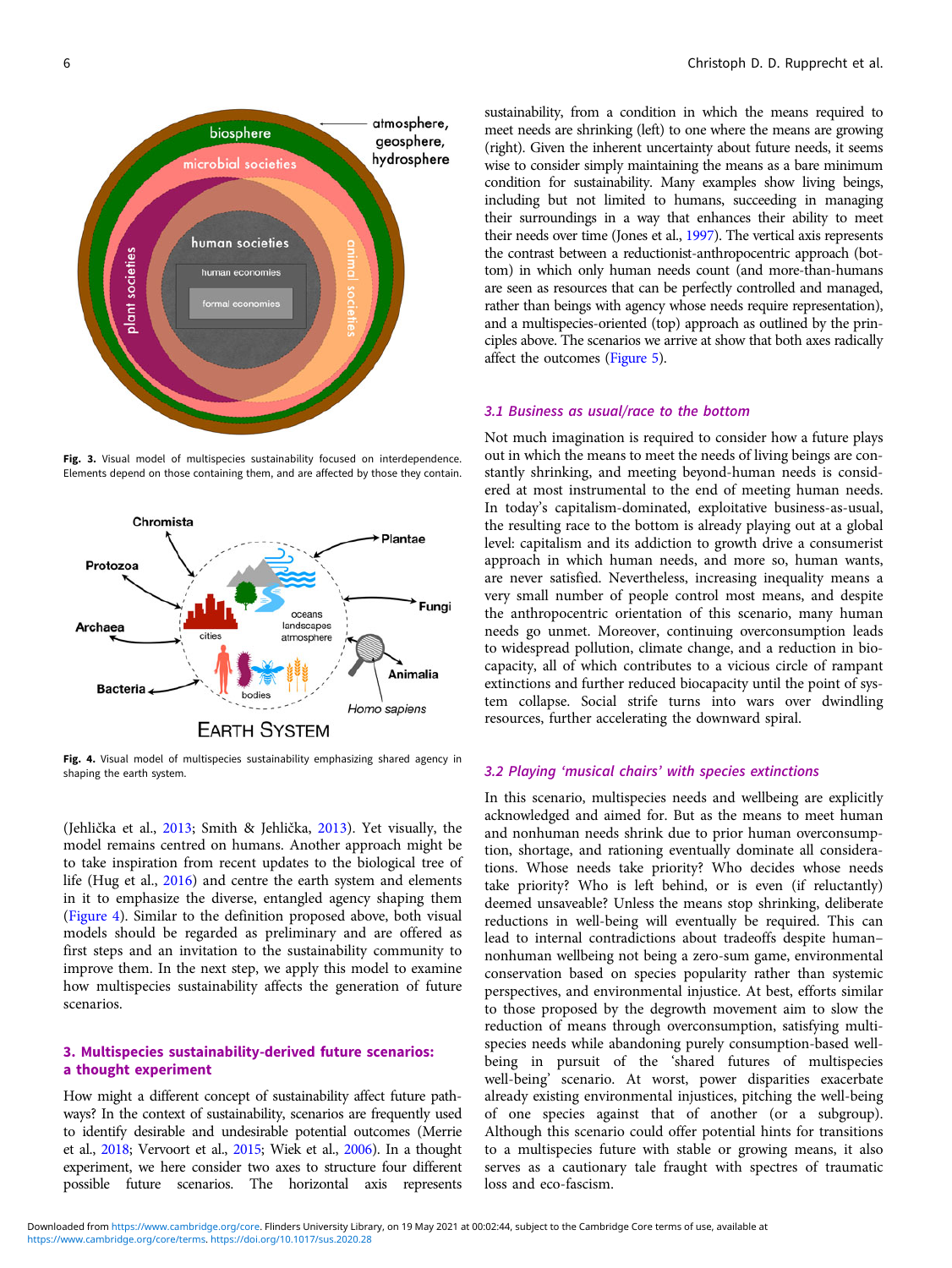<span id="page-6-0"></span>

Fig. 5. Future scenarios along two axes: unsustainable/sustainable and reductionist-anthropocentric/multispecies-oriented.

## 3.3 Nature serves man

A future in which well-managed means of nature are harnessed towards the top priority of human wellbeing is one that can be found across much of the sustainability literature, including the Sustainable Development Goals (SDGs). Aware of and mindful not to cross perceived planetary boundaries, the value of biodiversity and natural systems in providing ecosystem services that meet human needs is well understood as a vital asset of humanity. Nature is conceived as a complex, yet manageable, factory of goods. Its components, including its non-human labourers (Barua, [2017](#page-9-0); Kallis & Swyngedouw, [2018](#page-10-0)), are seen as parts of a machine that needs to function, rather than interdependent beings with agency and valid interests of their own. However, the use of this machine depends on understanding how it functions and how to manage it. Following the law of requisite variety (see principle 4), such a management system would require a variety equal or larger than that of all ecosystems on earth. The ongoing struggle of science in fully understanding biodiversity loss and climate change dynamics therefore suggests a precautionary approach, as failure to understand the role of one species in the system could, at any time, lead to malfunctions. In practice, control-based systems relying on reduced complexity, such as industrial agriculture, compare unfavourably with systems that leave room for non-human agency and embrace complexity, such as agroecology. Meanwhile, the anthropocentric focus could also cause humans to overlook aspects of well-being that emerge from coexisting with other living beings based on mutual flourishing. In criticism directed at the SDGs, concerns have also been voiced about how democratic decision-making would be in a system characterized by a one-fits-all approach. Designing such a

vastly complex system as a convivial technology in the sense of Illich, meaning 'in a way that does not fully subject humans to the whim of experts', seems a daunting task at best.

#### 3.4 Shared futures of multispecies well-being

In futures where multispecies well-being is supported by maintained or growing means, the interdependence of this well-being redirects efforts away from a trade-off based thinking towards a goal of mutual flourishing. Sufficiency-oriented economies, whether rooted in degrowth or post-development ideas, have the leeway to explore what unforeseen benefits may lie in forgoing the exploitation of resources and living beings of all kinds. New approaches to democratically planned economies provide human and non-humans alike with autonomy in pursuing diverse goals, negotiated collectively by multispecies stakeholders. Free from the necessity to control non-human and human workers' every action, adapting, self-regulating systems pursuing multispecies well-being (see principle 5) could leverage the agency and transformative potential of all living beings (see [Figure 4\)](#page-5-0) to experiment with and negotiate bioculturally diverse ways of living, and thriving, together. Such a world would thus necessarily be a 'world in which many worlds fit', a pluriverse of multispecies wellbeing and sustainability (Escobar, [2018](#page-10-0); Kothari et al., [2019](#page-10-0)).

## 4. Applied multispecies sustainability I: a policy framework for co-shaping landscape with bees

Scenario-based thought experiments show that many possible futures exist. To increase the likelihood of realizing a future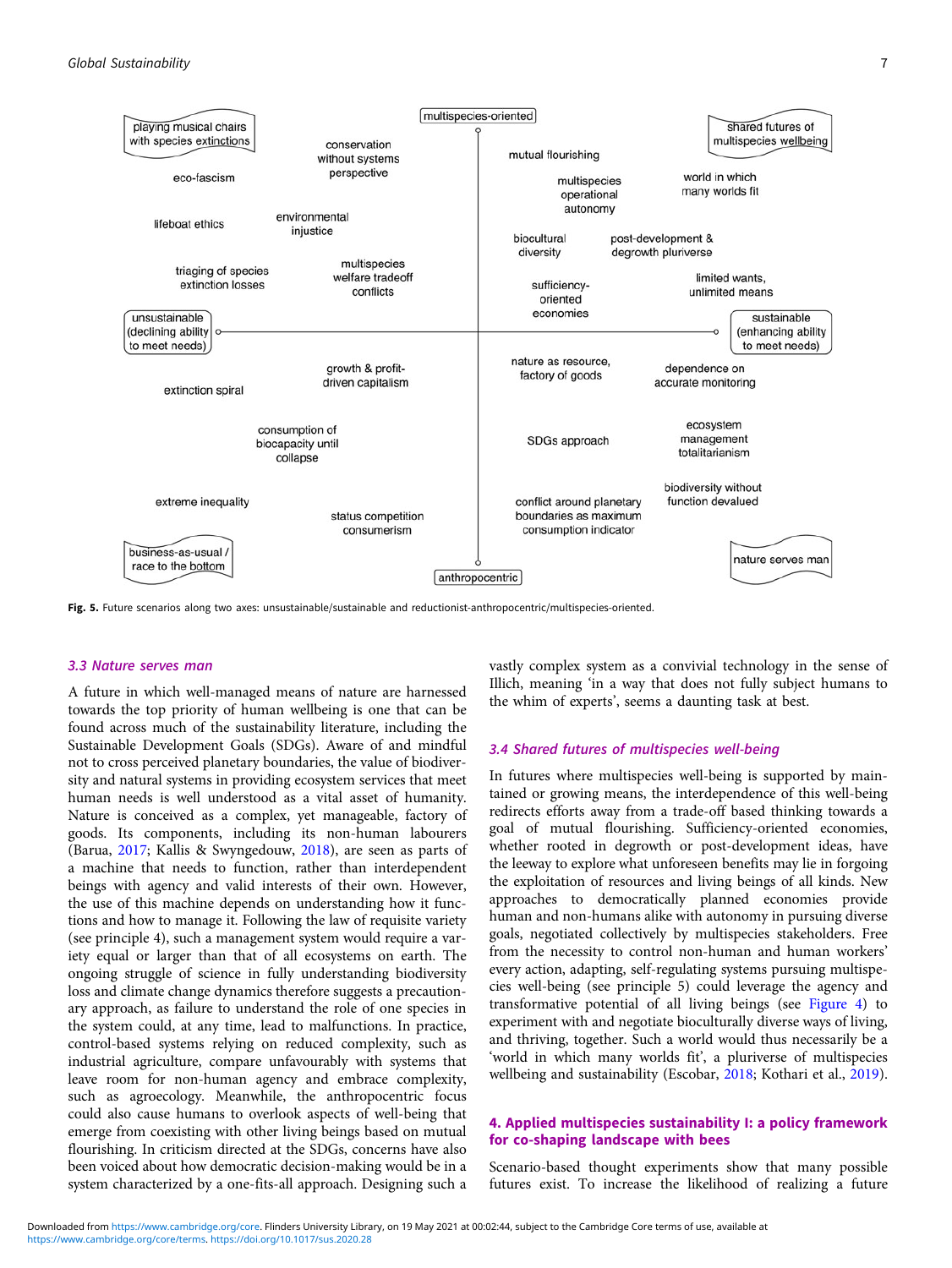<span id="page-7-0"></span>

Fig. 6. Conceptual draft of a multispecies stakeholder policy framework to support identifying and creating holistic policies for human–wildlife coexistence.

similar to the 'shared futures of multispecies well-being' scenario, the multispecies sustainability concept can underpin policies aiming to improve human–nature relations. In particular, taking multispecies agency and well-being seriously requires new policy tools that integrate these factors, as such tools may influence whether wildlife–human interactions turn into sites of conflict or co-flourishing (Houston et al., [2017;](#page-10-0) Rupprecht, [2017\)](#page-11-0). We here present two examples where multispecies sustainability is applied in real-world efforts to improve multispecies well-being.

Beekeeping has developed over thousands of years and can be a symbiotic, multispecies relationship, in which bees enjoy increased colony survival and honey provides humans with nutrition and medicinal uses. Its capitalist industrialization is one example where reductionist anthropocentrism and the absence of a multispecies perspective is now endangering this relationship due to a multitude of factors (Davies & Riach, [2018](#page-9-0)). This need not be the case. In many traditional and alternative practices, humans and non-human stakeholders interact in complex ways and co-shape both ecological and policy environments in which the interactions take place. Based on 2 years of transdisciplinary research into Japanese honey bee keeping in Japan, some of the authors drew on Raworth's [\(2017](#page-11-0)) doughnut economy concept ([Figure 2\)](#page-3-0) to develop a multispecies stakeholder policy framework to define a space where humans and bees can coexist (Figure 6). Preliminary analysis of beekeeper surveys showed these practitioners to often consider bees as partners in co-shaping the landscape rather than livestock, and through this practice taking on the role of stewards mediating between bees, humans, flowers, pests, and predators. With the goal of creating a holistic policy tool based on these insights to inform how multispecies

stakeholder interactions might be organized, four groups of stakeholders were identified: bees, beekeepers, residents/consumers, and multi-level governance actors. Although the doughnut economy model is based on a social foundation and ecological ceiling, our Japan-based research showed both ceiling and foundation to be socio-ecological in nature. Limiting ceiling and foundation factors were thus identified for all four stakeholders. The process highlighted targets for policy intervention as well as interdependencies in the system that can enable or prevent positive outcomes. For example, urban beekeepers rely on the support of the public for beekeeping as a foundational factor that can be fostered through educational policies. A lack of environmental awareness of local residents paired with a high perceived risk from bees could, on the other hand, lead to restrictive overregulation.

Successful projects already resemble the proposed framework, and demonstrate that such bee–human interactions are only the tip of an iceberg of complex multispecies interactions involving the entire span of taxonomic life: diverse pollinators, vegetation as sources of nectar and pollen, diverse species benefiting from reductions in pesticide use and regenerating soil biomes. 'For the Love of Bees' (For The Love Of Bees, [2019\)](#page-10-0), led by visionholder Sarah Smuts-Kennedy, is a multifaceted project in Tāmaki Makaurau, Aotearoa (Auckland, New Zealand) which invites residents to imagine their city as the safest city in the world for bees. As an artwork and platform for collaboration, the project provides an example of what a cohesive (yet welcoming and open to chance encounters) programme of activity for the creation of a shared future of multispecies wellbeing could look like. FTLOB initiated and brought together diverse projects: the OMG Organic Market Garden (a pilot urban farm on a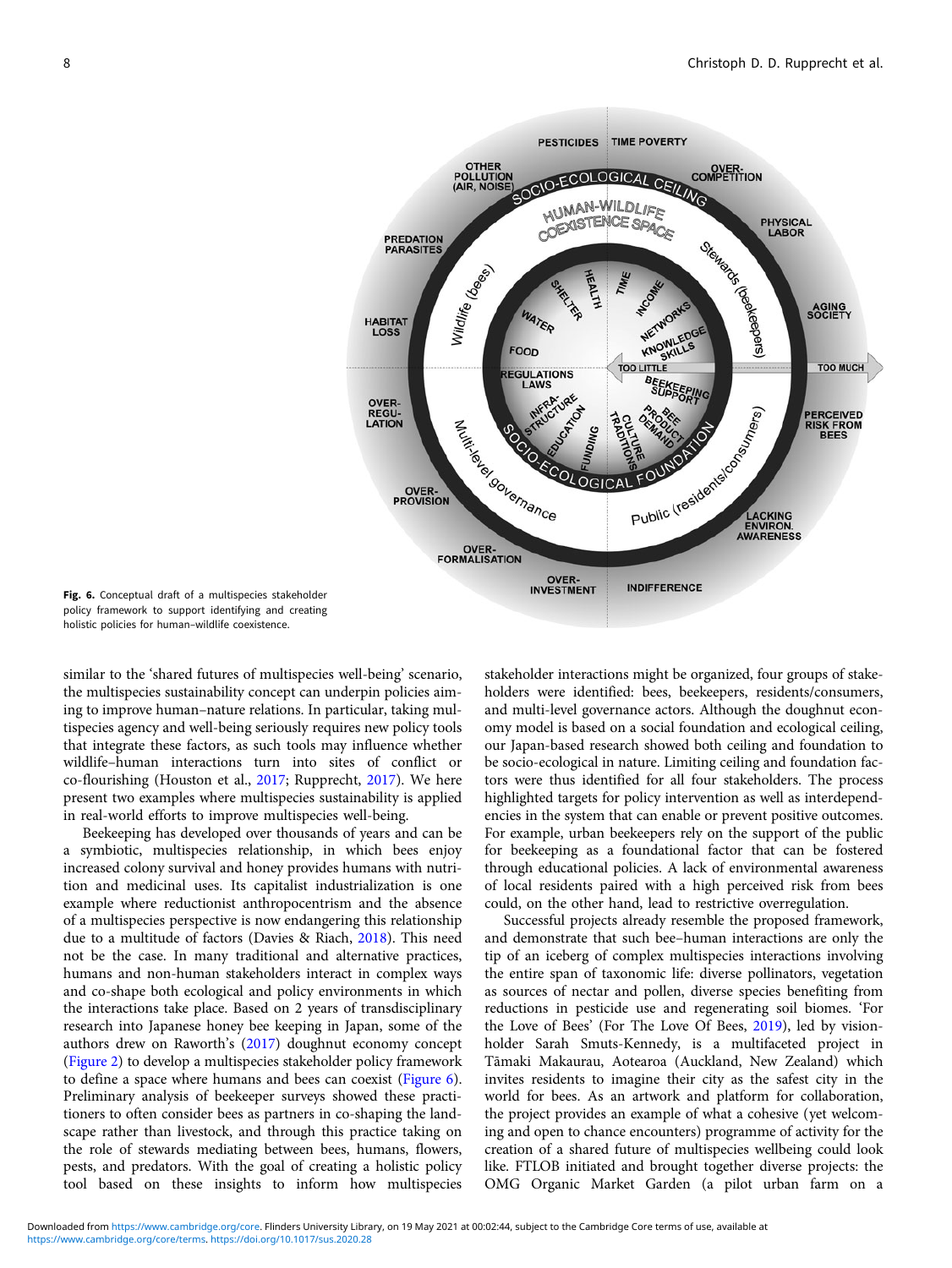precarious inner-city site); a network of small-scale compost hubs throughout the city; a free bee school; the Urban Farmers Alliance (a peer-to-peer mentoring platform); advocacy for behaviour change in weed control; multiple pilot regenerative parks in schools and art centres throughout the city; and a public programme of events. FTLOB combines these into one cohesive action through the lens of bees, describing their approach as follows: 'We take a bee's eye view on nature's operating system … to reveal innate interconnectedness and the power of small actions … leaving you inspired and capable to co-create safe spaces for bees and all life' (For The Love of Bees, [2019](#page-10-0)). The project co-creates human–wildlife coexistence space [\(Figure 6](#page-7-0)) by progressively folding in collaborators and interested parties while generating and spinning-off new initiatives. In the process, different actors (e.g. schools, art centres, and restaurants) move from being passive-supportive members of the public to becoming new types of active stewards. The project's positioning as an artwork and social sculpture (Biddle, [2014](#page-9-0)) has thereby allowed it to bridge the four quadrants of the framework, bringing together human and nonhuman stakeholders. As these two examples show, the seemingly two-species human–bee interaction is thus an entry point for people and their institutions to explore direct and indirect ecological connections in the web of life, initializing a multispecies process of building knowledge and capacity for the more-than-human planning practices Houston and colleagues call for [\(2017\)](#page-10-0).

## 5. Applied multispecies sustainability II: the Healthy Urban Microbiome Initiative

The second example of applied multispecies sustainability showcases the Healthy Urban Microbiome Initiative. There is now widespread awareness of the crucial role that microbial communities play in shaping the health of humans and other species. At its narrowest realization is the impact of the gut microbiome on everything from how we process food (Ridaura et al., [2013](#page-11-0)) and pharmaceuticals (Vétizou et al., [2015](#page-11-0)) to our physical (Honda & Littman, [2012\)](#page-10-0) and mental (Valles-Colomer et al., [2019\)](#page-11-0) health. However, there is a growing awareness of the ways human microbiomes are connected to the microbiomes of the surrounding environment (soil, air, plants, animals, etc.), which are connected to the surrounding biosphere, atmosphere, geosphere, and hydrosphere [\(Figures 3](#page-5-0) and [4\)](#page-5-0). Foundational to all these concepts is the awareness that biodiversity stabilizes ecosystems and allows them to maintain function in the face of threats and shifting environmental conditions (Tilman, [1996](#page-11-0)). Although an in-depth discussion of the role of diversity in driving ecological stability is beyond the scope of our paper, evidence for pervasive indirect links between species and the application of the precautionary principle in assuming interdependence rather than independence suggest treating no individual species as expendable without ecological consequences. Importantly, biodiversity of the human microbiome is beneficial to human health; people exposed to greater microbial diversity are less likely to have allergies (Hanski et al., [2012;](#page-10-0) Ruokolainen et al., [2015\)](#page-11-0) and asthma (Ege et al., [2011\)](#page-10-0). By emphasizing the importance of (microbial) biodiversity for human health, the Healthy Urban Microbiome Initiative (HUMI; <http://www.HUMIcity.org>) provides an opportunity to showcase the co-benefits between human health, conservation, and multispecies well-being and provides a template for applying this knowledge in ways that benefit health.

As humans have created the built environments that now house over 50% of the population, we have altered the habitat for non-human life as well. Unsurprisingly, cities house animal communities that are less biodiverse than those in wilderness areas (McKinney, [2006](#page-10-0)) which can be reflected in the microbial communities in the air (Després et al., [2007;](#page-9-0) Flies et al., [2020](#page-10-0)) and soil (Liddicoat et al., [2019](#page-10-0)). As is predicted by the 'biodiversity hypothesis' (von Hertzen et al., [2011\)](#page-11-0), people living urban and westernized lifestyles are likely to have less diverse microbiomes (Hanski et al., [2012;](#page-10-0) Vangay et al., [2018\)](#page-11-0) and also experience higher rates of many allergic, auto-immune, and inflammatory diseases (Flies et al., [2019\)](#page-10-0). Indeed, in a randomized controlled mouse trial, mice exposed to trace levels of more biodiverse soils showed lower rates of anxiety-like behaviour (a mental health issue more common in cities), and this effect was modulated by soil bacteria that colonized the gut of the mice (Liddicoat et al., [2020](#page-10-0)).

Under HUMI, biodiverse urban green spaces can be used to (1) restore human health, (2) improve urban biodiversity, and (3) facilitate human–nature interactions critical to support a multispecies way of thinking (Flies et al., [2017,](#page-10-0) [2018;](#page-10-0) Liddicoat et al., [2019](#page-10-0); Mills et al., [2017;](#page-11-0) Robinson & Breed, [2019\)](#page-11-0). Although the focus of HUMI is on humans and microbes, itself an incredibly diverse category of life including archaea, bacteria, fungi, viruses, micro-eukaryotes, HUMI argues that biodiverse microbial communities depend on biodiverse plant and non-human animal communities, thus epitomizing multispecies sustainability. It is due to these interconnections that HUMI efforts focus on the restoration of ecosystems as a public health intervention (Mills et al., [2017](#page-11-0); Robinson & Breed, [2019](#page-11-0), [2020](#page-11-0)); re-planting a diverse array of species can return a functional and biodiverse environmental microbiome (Baruch et al., [2020](#page-9-0); Mills et al., [2020](#page-10-0)). These environmental microbiomes are formed in soil, the air, on plants, and on other surfaces, from which they can transfer to people. HUMI emphasizes that this is beneficial for human health (Grönroos et al., [2019\)](#page-10-0). HUMI thus exemplifies an endeavour that is anthropocentric without being reductionist, instead applying a multispecies sustainability lens to strive for more-than-human mutual flourishing. Importantly, to create biodiverse urban green spaces, HUMI also underlines the necessity of cross-sectoral collaboration. Successful projects will be led by communities, supported by local government, and guided by public health and research professionals. This cross-sectoral collaboration forces different views and aims to be discussed and the potential for a multi-species well-being emphasis to emerge.

### 6. Conclusion: applying multispecies sustainability to global environmental challenges

In this paper, we have shown that the current sustainability concept is unlikely to succeed if concerned solely with human needs because failing to acknowledge their intrinsic, complex interdependence with more-than-human needs leaves conditions required for success unmet. In its stead we proposed a broadened, multispecies concept of sustainability which draws on empirical and conceptual advances around multispecies ethnography and more-than-human research in humanities and the social sciences. Importantly, we demonstrated how this broadened concept can be reached from different ethical standpoints. Through exploring four scenarios we outlined how reductionist anthropocentric and multispecies versions of sustainable futures would diverge profoundly. Through showcasing two examples of applied multispecies sustainability, we demonstrated how multispecies thinking can inform policies aiming to improve multispecies well-being on the ground.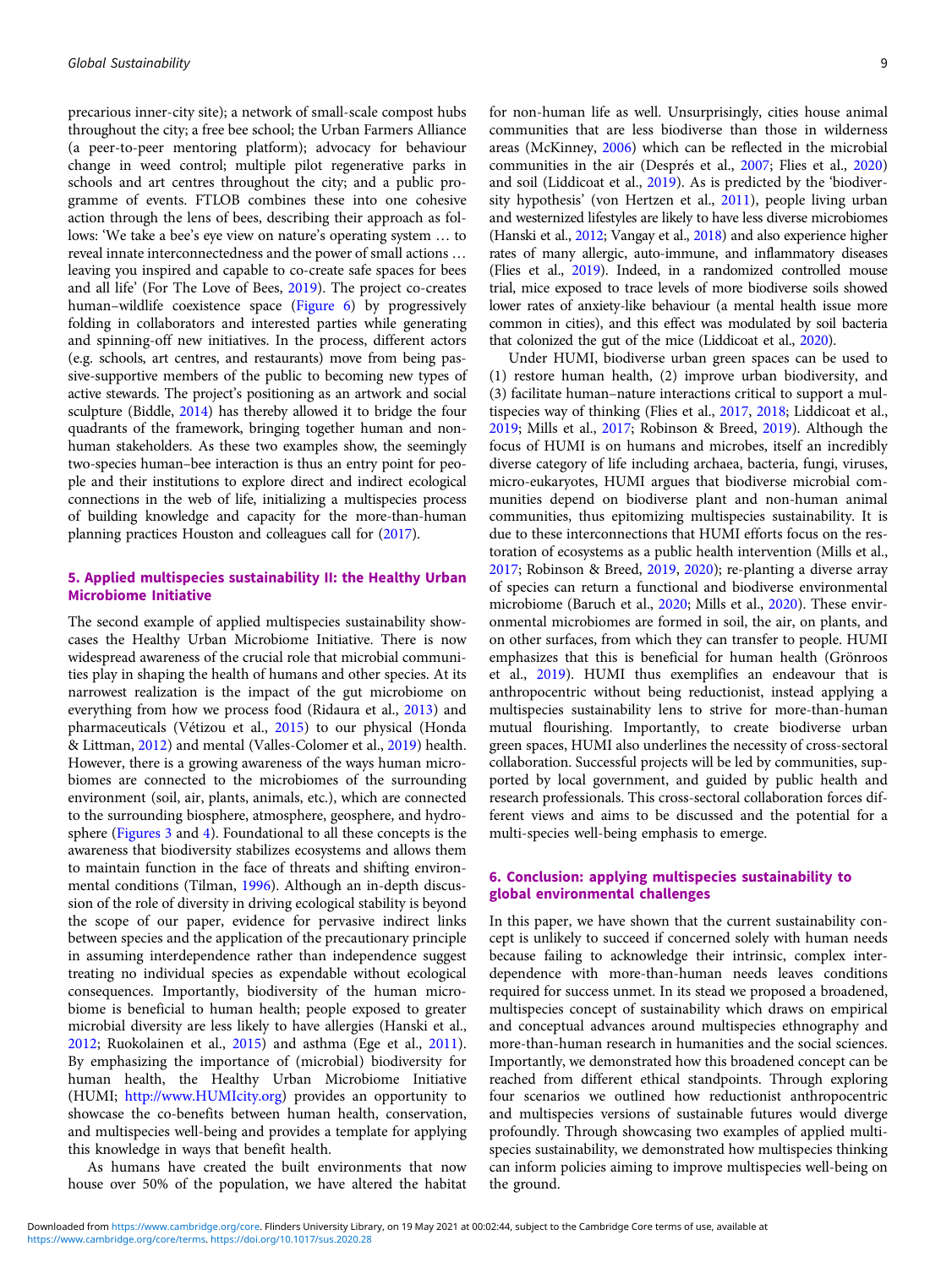<span id="page-9-0"></span>We intend this paper to be a starting point for exploration and discussion. How can multispecies sustainability change our perspective of pressing global environmental challenges and sustainability issues? What would multispecies cities look like? Could a multispecies health concept be the key to issues highlighted by One Health and ecohealth research? How might one measure multispecies well-being, and how much measuring is possible and required if not control but operational autonomy is the goal? And how could human anticipatory capacities be used for multispecies futures, complemented by the anticipatory capacities of other species? Since the initial draft of this paper, SARS-CoV-2 has led to a global pandemic ongoing at the time of publication, painfully emphasizing the urgent need for better understanding the principles and consequences of multispecies entanglements. Concepts such as agroecology and permaculture design already provide alternative models to the industrial agriculture practices implicated in the emergence of pathogens (Haraway & Tsing, [2019\)](#page-10-0), models that are designed to acknowledge and work with, not against, the agency of living beings beyond humans. As new findings in microbiome research rapidly change our image of the world and what it means to be human, some ideas around multispecies thinking that may seem challenging today could enter mainstream sustainability thinking sooner rather than later. With sustainability challenges becoming more and more daunting, being aware of a bigger picture in which human needs and well-being are necessarily situated may just be what is needed to become better at acting in our own interest as well.

Acknowledgements. We acknowledge the General Intellect Unit podcast for introducing us to ideas around cybernetics and complexity, the members of the Multispecies Cities Project and colleagues at the Research Institute for Humanity and Nature for inspiration and discussion, and the Japanese honeybees and beekeepers who taught us hands-on lessons in multispecies practice.

Author contributions. CR conceived the idea, wrote the initial draft and designed the figures. CR, EF, AU, NO, JV, CB, SC, and MB wrote additional parts. All authors revised the draft and wrote the final manuscript.

Financial support. Parts of this research were supported by the Multispecies Cities Project and FEAST Project (SM, no. 14200116), Research Institute for Humanity and Nature (RIHN), and by JSPS KAKENHI Grant Numbers JP17K08179, JP17K15407, JP18K18602, JP19K01215, and JP20K15552 (CR).

Conflict of interest. All authors declare no conflicts of interest.

**Publishing ethics.** The manuscript is our own original work, and does not duplicate any other previously published studies. The manuscript has been submitted only to this journal – it is not under consideration, accepted for publication or in press elsewhere. All listed authors know of and agree to the manuscript being submitted to the journal. The manuscript contains nothing that is abusive, defamatory, fraudulent, illegal, libellous, or obscene.

#### References

Albrecht, G., Sartore, G.-M., Connor, L., Higginbotham, N., Freeman, S., Kelly, B., Stain, H., Tonna, A., & Pollard, G. (2007). Solastalgia: The distress caused by environmental change. Australasian Psychiatry, 15(Suppl. 1), S95–S98. <https://doi.org/10.1080/10398560701701288>.

Ashby, W. R. (1956). An introduction to cybernetics. J. Wiley.

- Bäckstrand, K. (2006). Democratizing global environmental governance? Stakeholder democracy after the world summit on sustainable development. European Journal of International Relations, 12(4), 467–498. [https://doi.org/](https://doi.org/10.1177/1354066106069321) [10.1177/1354066106069321](https://doi.org/10.1177/1354066106069321).
- Barua, M. (2017). Nonhuman labour, encounter value, spectacular accumulation: The geographies of a lively commodity. Transactions of the Institute of British Geographers, 42(2), 274–288. [https://doi.org/10.1111/tran.12170.](https://doi.org/10.1111/tran.12170)

Beer, S. (1979). The heart of enterprise. Wiley.

- Berkes, F., Colding, J., & Folke, C. (2000). Rediscovery of traditional ecological knowledge as adaptive management. Ecological Applications, 10(5), 1251–1262. [https://doi.org/10.1890/1051-0761\(2000\)010\[1251:ROTEKA\]2.](https://doi.org/10.1890/1051-0761(2000)010[1251:ROTEKA]2.0.CO;2) [0.CO;2](https://doi.org/10.1890/1051-0761(2000)010[1251:ROTEKA]2.0.CO;2).
- Berkes, F., Folke, C., & Gadgil, M. (1994). Traditional ecological knowledge, biodiversity, resilience and sustainability. In C. A. Perrings, K.-G. Mäler, C. Folke, C. S. Holling, & B.-O. Jansson (Eds.), Biodiversity conservation: Problems and policies. Papers from the Biodiversity Programme Beijer International Institute of Ecological Economics Royal Swedish Academy of Sciences (pp. 269–287). Springer Netherlands. [https://doi.org/10.1007/978-](https://doi.org/10.1007/978-94-011-1006-8_15) [94-011-1006-8\\_15.](https://doi.org/10.1007/978-94-011-1006-8_15)
- Biddle, E. (2014). Re-animating Joseph Beuys' 'social sculpture': Artistic interventions and the occupy movement. Communication and Critical/Cultural Studies, 11(1), 25–33. [https://doi.org/10.1080/14791420.2013.830810.](https://doi.org/10.1080/14791420.2013.830810)
- Bonilla-Aldana, D. K., Dhama, K., & Rodriguez-Morales, A. J. (2020). Revisiting the one health approach in the context of COVID-19: A look into the ecology of this emerging disease. Advances in Animal and Veterinary Sciences, 8(3), 234–237. [https://doi.org/10.17582/journal.aavs/](https://doi.org/10.17582/journal.aavs/2020/8.3.234.237) [2020/8.3.234.237.](https://doi.org/10.17582/journal.aavs/2020/8.3.234.237)
- Braidotti, R. (2013). The posthuman. John Wiley & Sons.
- Brundtland, G. H. (1987). Report of the world commission on environment and development: our common future (A/42/427). United Nations General Assembly. [https://sustainabledevelopment.un.org/content/documents/5987our](https://sustainabledevelopment.un.org/content/documents/5987our-common-future.pdf)[common-future.pdf](https://sustainabledevelopment.un.org/content/documents/5987our-common-future.pdf).
- Capra, F., & Luisi, P. L. (2016). The systems view of life: A unifying vision (reprint edition). Cambridge University Press.
- Chapron, G., Epstein, Y., & López-Bao, J. V. (2019). A rights revolution for nature. Science (New York, N.Y.), 363(6434), 1392–1393. [https://doi.org/](https://doi.org/10.1126/science.aav5601) [10.1126/science.aav5601.](https://doi.org/10.1126/science.aav5601)
- Cohen, J. (2012). Animal, vegetable, mineral: Ethics and objects. Punctum Books. [http://books.google.com/books?hl=en&lr=&id=Y2yi058g1L8C&oi=](http://books.google.com/books?hl=en&lr=&id=Y2yi058g1L8C&oi=fnd&pg=PA1&dq=Animal+Mineral+Vegetable+Ethics+and+Objects&ots=-Na4l5RBFo&sig=05mOuoC7eoRcQysILqb53L2syfA) [fnd&pg=PA1&dq=Animal+Mineral+Vegetable+Ethics+and+Objects&ots=](http://books.google.com/books?hl=en&lr=&id=Y2yi058g1L8C&oi=fnd&pg=PA1&dq=Animal+Mineral+Vegetable+Ethics+and+Objects&ots=-Na4l5RBFo&sig=05mOuoC7eoRcQysILqb53L2syfA) −[Na4l5RBFo&sig=05mOuoC7eoRcQysILqb53L2syfA.](http://books.google.com/books?hl=en&lr=&id=Y2yi058g1L8C&oi=fnd&pg=PA1&dq=Animal+Mineral+Vegetable+Ethics+and+Objects&ots=-Na4l5RBFo&sig=05mOuoC7eoRcQysILqb53L2syfA)
- Daniel, T. C., Muhar, A., Arnberger, A., Aznar, O., Boyd, J. W., Chan, K. M. A., Costanza, R., Elmqvist, T., Flint, C. G., Gobster, P. H., Gret-Regamey, A., Lave, R., Muhar, S., Penker, M., Ribe, R. G., Schauppenlehner, T., Sikor, T., Soloviy, I., Spierenburg, M., … von der Dunk, A. (2012). Contributions of cultural services to the ecosystem services agenda. Proceedings of the National Academy of Sciences, 109(23), 8812–8819. [https://doi.org/10.1073/](https://doi.org/10.1073/pnas.1114773109) [pnas.1114773109.](https://doi.org/10.1073/pnas.1114773109)
- Davidson, M. D. (2013). On the relation between ecosystem services, intrinsic value, existence value and economic valuation. Ecological Economics, 95, 171–177. <https://doi.org/10.1016/j.ecolecon.2013.09.002>.
- Davies, O., & Riach, K. (2018). From manstream measuring to multispecies sustainability? A gendered reading of bee-ing sustainable. Gender, Work & Organization, 26(3), 246–266. <https://doi.org/10.1111/gwao.12245>.
- Deloria, V. J. (2018). Red earth, white lies: Native Americans and the myth of scientific fact. Fulcrum Publishing.
- Després, V. R., Nowoisky, J. F., Klose, M., Conrad, R., Andreae, M. O., & Pöschl, U. (2007). Characterization of primary biogenic aerosol particles in urban, rural, and high-alpine air by DNA sequence and restriction fragment analysis of ribosomal RNA genes. Biogeosciences (Online), 4(6), 1127–1141.
- Doney, S. C., Fabry, V. J., Feely, R. A., & Kleypas, J. A. (2009). Ocean acidification: The other  $CO<sub>2</sub>$  problem. Annual Review of Marine Science, 1(1), 169–192. [https://doi.org/10.1146/annurev.marine.010908.163834.](https://doi.org/10.1146/annurev.marine.010908.163834)
- Donoso, A. (2017). Representing non-human interests. Environmental Values, 26 (5), 607–628. [https://doi.org/info:doi/10.3197/096327117X15002190708137.](https://doi.org/info:doi/10.3197/096327117X15002190708137)
- Droz, L. (2019). Redefining sustainability: From self-determination to environmental autonomy. Philosophies, 4(3), 42. [https://doi.org/10.3390/philosophies](https://doi.org/10.3390/philosophies4030042) [4030042.](https://doi.org/10.3390/philosophies4030042)
- Droz, L. (2020). Living through nature: Capturing interdependence and impermanence in the life framework of values. Journal of Philosophy of Life, 10(1), 78–97.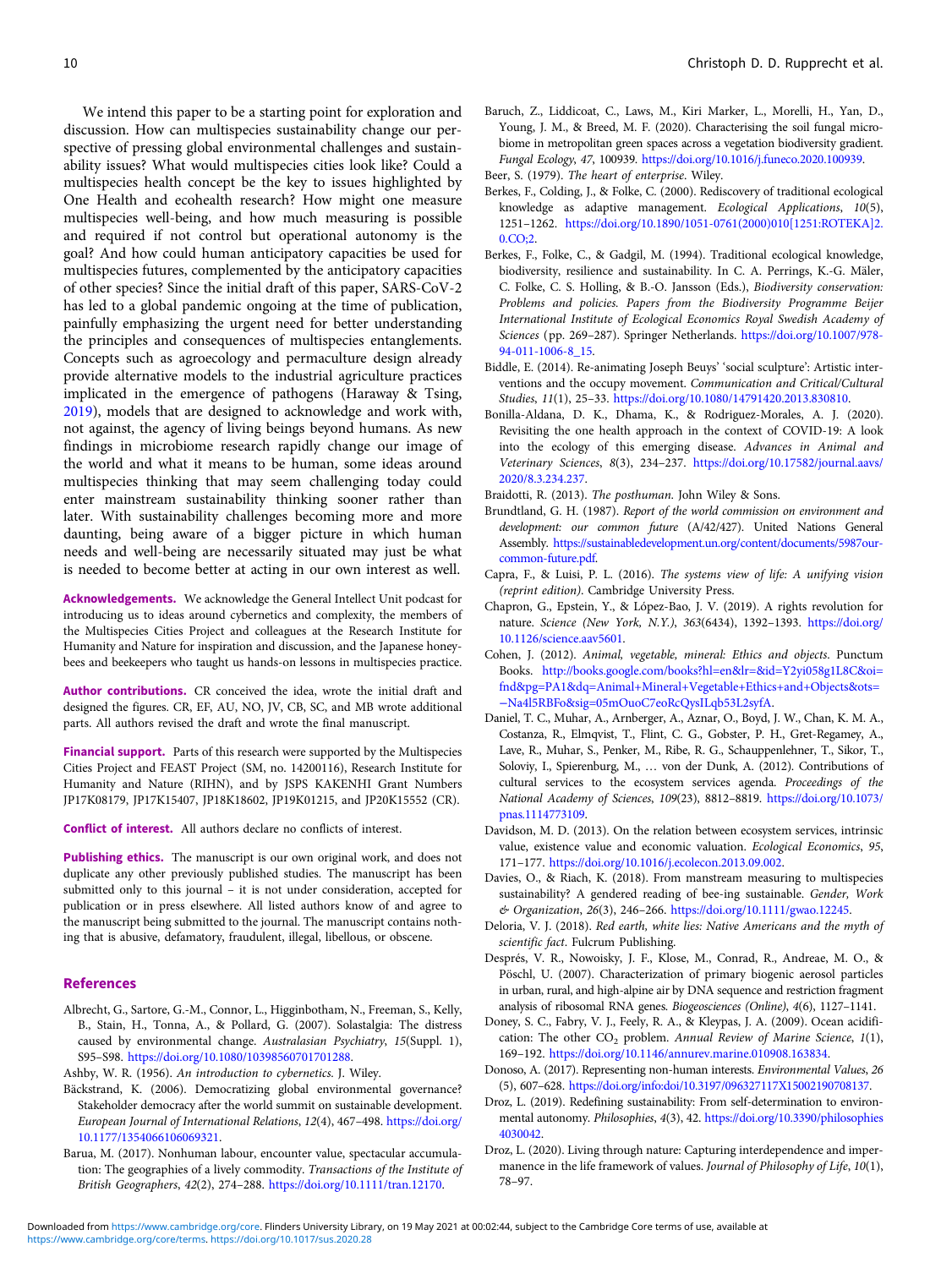- <span id="page-10-0"></span>Ege, M. J., Mayer, M., Normand, A.-C., Genuneit, J., Cookson, W. O. C. M., Braun-Fahrländer, C., Heederik, D., Piarroux, R., & von Mutius, E. (2011). Exposure to environmental microorganisms and childhood asthma. New England Journal of Medicine, 364(8), 701–709. [https://doi.org/10.1056/](https://doi.org/10.1056/NEJMoa1007302) [NEJMoa1007302.](https://doi.org/10.1056/NEJMoa1007302)
- Escobar, A. (1998). Whose knowledge, whose nature? Biodiversity, conservation, and the political ecology of social movements. Journal of Political Ecology, 5(1), 53–82.
- Escobar, A. (2011). Sustainability: Design for the pluriverse. Development (Cambridge, England), 54(2), 137–140. <https://doi.org/10.1057/dev.2011.28>.
- Escobar, A. (2018). Designs for the pluriverse: Radical interdependence, autonomy, and the making of worlds. Duke University Press.
- Flies, E. J., Clarke, L. J., Brook, B. W., & Jones, P. (2020). Urbanisation reduces the abundance and diversity of airborne microbes – but what does that mean for our health? A systematic review. Science of the Total Environment, 738, 140337.
- Flies, E. J., Mavoa, S., Zosky, G. R., Mantzioris, E., Williams, C., Eri, R., Brook, B. W., & Buettel, J. C. (2019). Urban-associated diseases: Candidate diseases, environmental risk factors, and a path forward. Environment International, 133(Pt A), 105187. [https://doi.org/10.1016/j.envint.2019.](https://doi.org/10.1016/j.envint.2019.105187) [105187](https://doi.org/10.1016/j.envint.2019.105187).
- Flies, E. J., Skelly, C., Lovell, R., Breed, M. F., Phillips, D., & Weinstein, P. (2018). Cities, biodiversity and health: We need healthy urban microbiome initiatives. Cities & Health, 2(2), 143–150. [https://doi.org/10.1080/](https://doi.org/10.1080/23748834.2018.1546641) [23748834.2018.1546641.](https://doi.org/10.1080/23748834.2018.1546641)
- Flies, E. J., Skelly, C., Negi, S. S., Prabhakaran, P., Liu, Q., Liu, K., Goldizen, F. C., Lease, C., & Weinstein, P. (2017). Biodiverse green spaces: A prescription for global urban health. Frontiers in Ecology and the Environment, 15(9), 510–516. [https://doi.org/10.1002/fee.1630.](https://doi.org/10.1002/fee.1630)
- For The Love of Bees. (2019). For the love of bees. For The Love of Bees. [https://](https://www.fortheloveofbees.co.nz) [www.fortheloveofbees.co.nz](https://www.fortheloveofbees.co.nz).
- Fraser, J., Frausin, V., & Jarvis, A. (2015). An intergenerational transmission of sustainability?:Ancestral habitus and food production in a traditional agroecosystem of the upper Guinea forest, West Africa. Global Environmental Change, 31, 226–238.
- Gonella, F. (2019). The smart narrative of a smart city. Frontiers in Sustainable Cities, 1, 9. [https://doi.org/10.3389/frsc.2019.00009.](https://doi.org/10.3389/frsc.2019.00009)
- Govenar, B. (2012). Energy transfer through food webs at hydrothermal vents: Linking the lithosphere to the biosphere. Oceanography, 25(1), 246–255. **ISTOR**
- Graham, M. (1999). Some thoughts about the philosophical underpinnings of aboriginal worldviews – AHR. Australian Humanities Review, 45, 181–194.
- Grönroos, M., Parajuli, A., Laitinen, O. H., Roslund, M. I., Vari, H. K., Hyöty, H., Puhakka, R., & Sinkkonen, A. (2019). Short-term direct contact with soil and plant materials leads to an immediate increase in diversity of skin microbiota. MicrobiologyOpen, 8(3), e00645. <https://doi.org/10.1002/mbo3.645>.
- Hadorn, G. H., Hoffmann-Riem, H., Biber-Klemm, S., Grossenbacher-Mansuy, W., Joye, D., Pohl, C., Wiesmann, U., & Zemp, E. (Eds.). (2008). Handbook of transdisciplinary research. Springer Netherlands. [https://](https://www.springer.com/gp/book/9781402066986) [www.springer.com/gp/book/9781402066986](https://www.springer.com/gp/book/9781402066986).
- Hale, R. C., Seeley, M. E., Guardia, M. J. L., Mai, L., & Zeng, E. Y. (2020). A global perspective on microplastics. Journal of Geophysical Research: Oceans, 125(1), e2018JC014719. [https://doi.org/10.1029/2018JC014719.](https://doi.org/10.1029/2018JC014719)
- Hanski, I., von Hertzen, L., Fyhrquist, N., Koskinen, K., Torppa, K., Laatikainen, T., Karisola, P., Auvinen, P., Paulin, L., Mäkelä, M. J., Vartiainen, E., Kosunen, T. U., Alenius, H., & Haahtela, T. (2012). Environmental biodiversity, human microbiota, and allergy are interrelated. Proceedings of the National Academy of Sciences, 109(21), 8334–8339. [https://doi.org/10.1073/pnas.1205624109.](https://doi.org/10.1073/pnas.1205624109)
- Haraway, D., & Tsing, A. (2019, June 18). Reflections on the Plantationocene: A Conversation with Donna Haraway and Anna Tsing (G. Mitman, Interviewer) [Interview]. [https://edgeeffects.net/wp-content/uploads/2019/](https://edgeeffects.net/wp-content/uploads/2019/06/PlantationoceneReflections_Haraway_Tsing.pdf) [06/PlantationoceneReflections\\_Haraway\\_Tsing.pdf.](https://edgeeffects.net/wp-content/uploads/2019/06/PlantationoceneReflections_Haraway_Tsing.pdf)
- Hickel, J. (2018). The Nobel prize for climate catastrophe. Foreign Policy. [https://](https://foreignpolicy.com/2018/12/06/the-nobel-prize-for-climate-catastrophe/) [foreignpolicy.com/2018/12/06/the-nobel-prize-for-climate-catastrophe/](https://foreignpolicy.com/2018/12/06/the-nobel-prize-for-climate-catastrophe/).
- Honda, K., & Littman, D. R. (2012). The microbiome in infectious disease and inflammation. Annual Review of Immunology, 30(1), 759–795. [https://doi.](https://doi.org/10.1146/annurev-immunol-020711-074937) [org/10.1146/annurev-immunol-020711-074937.](https://doi.org/10.1146/annurev-immunol-020711-074937)
- Houston, D., Hillier, J., MacCallum, D., Steele, W., & Byrne, J. (2017). Make kin, not cities! Multispecies entanglements and 'becoming-world' in planning theory. Planning Theory, 17(2), 190–212. [https://doi.org/10.1177/](https://doi.org/10.1177/1473095216688042) [1473095216688042](https://doi.org/10.1177/1473095216688042).
- Howes, M., Wortley, L., Potts, R., Dedekorkut-Howes, A., Serrao-Neumann, S., Davidson, J., Smith, T., & Nunn, P. (2017). Environmental sustainability: A case of policy implementation failure? Sustainability, 9(2), 165. [https://doi.](https://doi.org/10.3390/su9020165) [org/10.3390/su9020165](https://doi.org/10.3390/su9020165).
- Hug, L. A., Baker, B. J., Anantharaman, K., Brown, C. T., Probst, A. J., Castelle, C. J., Butterfield, C. N., Hernsdorf, A. W., Amano, Y., Ise, K., Suzuki, Y., Dudek, N., Relman, D. A., Finstad, K. M., Amundson, R., Thomas, B. C., & Banfield, J. F. (2016). A new view of the tree of life. Nature Microbiology, 1(5), 16048. <https://doi.org/10.1038/nmicrobiol.2016.48>.
- Jehlička, P., Kostelecký, T., & Smith, J. (2013). Food self-provisioning in Czechia: Beyond coping strategy of the poor: A response to Alber and Kohler's 'informal food production in the enlarged European Union' (2008). Social Indicators Research, 111(1), 219–234. [https://doi.org/10.](https://doi.org/10.1007/s11205-012-0001-4) [1007/s11205-012-0001-4](https://doi.org/10.1007/s11205-012-0001-4).
- Johnson, J. T., & Larsen, S. C. (2017). Being together in place: Indigenous coexistence in a more than human world. University of Minnesota Press.
- Jones, C. G., Lawton, J. H., & Shachak, M. (1997). Positive and negative effects of organisms as physical ecosystem engineers. Ecology, 78(7), 1946–1957. [https://doi.org/10.1890/0012-9658\(1997\)078\[1946:PANEOO\]2.0.CO;2](https://doi.org/10.1890/0012-9658(1997)078[1946:PANEOO]2.0.CO;2).
- Kallis, G., & Swyngedouw, E. (2018). Do bees produce value? A conversation between an ecological economist and a Marxist geographer. Capitalism Nature Socialism, 29(3), 36–50. [https://doi.org/10.1080/10455752.2017.1315830.](https://doi.org/10.1080/10455752.2017.1315830)
- Keniger, L., Gaston, K., Irvine, K., & Fuller, R. (2013). What are the benefits of interacting with nature? International Journal of Environmental Research and Public Health, 10(3), 913–935. [https://doi.org/10.3390/ijerph10030913.](https://doi.org/10.3390/ijerph10030913)
- Kidner, D. W. (2014). Why 'anthropocentrism' is not anthropocentric. Dialectical Anthropology, 38(4), 465–480. [https://doi.org/10.1007/s10624-014-9345-2.](https://doi.org/10.1007/s10624-014-9345-2)
- Kirksey, S. E., & Helmreich, S. (2010). The emergence of multispecies ethnography. Cultural Anthropology, 25(4), 545–576. [https://doi.org/10.1111/j.](https://doi.org/10.1111/j.1548-1360.2010.01069.x) [1548-1360.2010.01069.x.](https://doi.org/10.1111/j.1548-1360.2010.01069.x)
- Kothari, A., Salleh, A., Escobar, A., Demaria, F., & Acosta, A. (Eds.). (2019). Pluriverse: A post-development dictionary. Tulika Books.
- Larsen, S. C., & Johnson, J. T. (2016). The agency of place: Toward a more-than-human geographical self. GeoHumanities, 2(1), 149–166. <https://doi.org/10.1080/2373566X.2016.1157003>.
- Latouche, S. (2004). Survivre au développement: De la décolonisation de l'imaginaire économique à la construction d'une société alternative. Fayard/Mille et une nuits.
- Liddicoat, C., Sydnor, H., Cando-Dumancela, C., Dresken, R., Liu, J., Gellie, N. J. C., Mills, J. G., Young, J. M., Weyrich, L. S., Hutchinson, M. R., Weinstein, P., & Breed, M. F. (2020). Naturally-diverse airborne environmental microbial exposures modulate the gut microbiome and may provide anxiolytic benefits in mice. Science of the Total Environment, 701, 134684. [https://doi.org/10.1016/j.scitotenv.2019.134684.](https://doi.org/10.1016/j.scitotenv.2019.134684)
- Liddicoat, C., Weinstein, P., Bissett, A., Gellie, N. J. C., Mills, J. G., Waycott, M., & Breed, M. F. (2019). Can bacterial indicators of a grassy woodland restoration inform ecosystem assessment and microbiota-mediated human health? Environment International, 129, 105-117. [https://doi.org/10.1016/](https://doi.org/10.1016/j.envint.2019.05.011) [j.envint.2019.05.011.](https://doi.org/10.1016/j.envint.2019.05.011)
- Little Bear, L. (2000). Jagged worldviews colliding (walking together: First nations, Métis and inuit perspectives in curriculum). Government of Alberta. [http://](http://www.learnalberta.ca/content/aswt/worldviews/documents/jagged_worldviews_colliding.pdf) [www.learnalberta.ca/content/aswt/worldviews/documents/jagged\\_worldviews\\_](http://www.learnalberta.ca/content/aswt/worldviews/documents/jagged_worldviews_colliding.pdf) [colliding.pdf.](http://www.learnalberta.ca/content/aswt/worldviews/documents/jagged_worldviews_colliding.pdf)
- Locke, P., & Muenster, U. (2015). Multispecies ethnography. In J. L. Jackson Jr (Ed.), Oxford Bibliographies – anthropology. [https://www.oxfordbibliographies.](https://www.oxfordbibliographies.com/view/document/obo-9780199766567/obo-9780199766567-0130.xml) [com/view/document/obo-9780199766567/obo-9780199766567-0130.xml](https://www.oxfordbibliographies.com/view/document/obo-9780199766567/obo-9780199766567-0130.xml).
- McKinney, M. L. (2006). Urbanization as a major cause of biotic homogenization. Biological Conservation, 127(3), 247-260. [https://doi.org/10.1016/j.bio](https://doi.org/10.1016/j.biocon.2005.09.005)[con.2005.09.005](https://doi.org/10.1016/j.biocon.2005.09.005).
- Merrie, A., Keys, P., Metian, M., & Österblom, H. (2018). Radical ocean futures-scenario development using science fiction prototyping. Futures, 95, 22–32. [https://doi.org/10.1016/j.futures.2017.09.005.](https://doi.org/10.1016/j.futures.2017.09.005)
- Mills, J. G., Bissett, A., Gellie, N. J. C., Lowe, A. J., Selway, C. A., Thomas, T., Weinstein, P., Weyrich, L. S., & Breed, M. F. (2020). Revegetation of urban